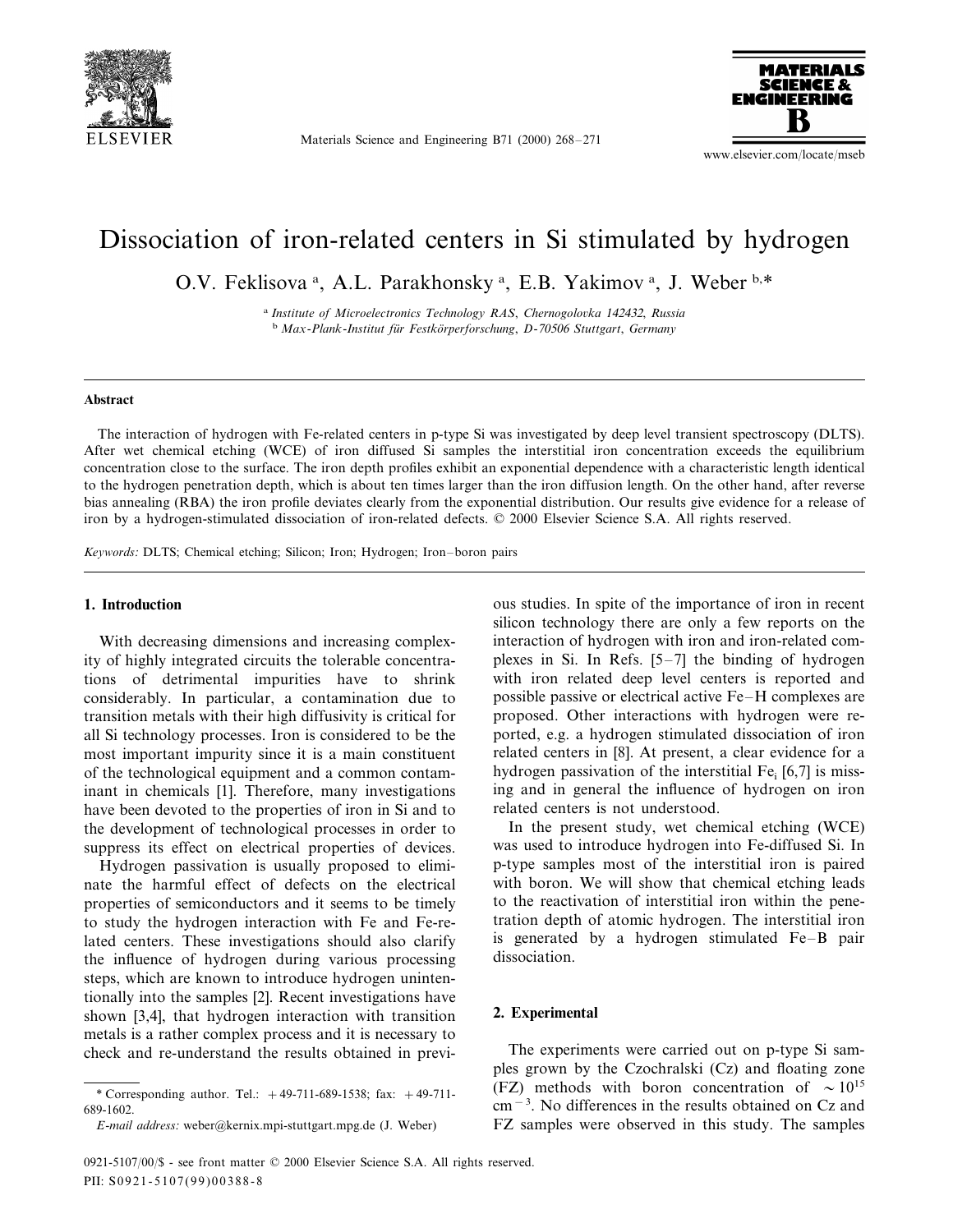were dipped in a  $FeCl<sub>3</sub>$  water solution, dried and then annealed at 950°C for 3 h. After the diffusion process the samples were quenched to prevent iron precipitation. Afterwards, the samples were chemically etched in an acid mixture of HF:HNO<sub>3</sub> = 1:7 and the Schottky barriers with a diameter of 2 mm were formed by thermal evaporation of Al. The ohmic contacts were made by scratching an Al–Ga alloy onto the back-side of the samples. Annealing was carried out with or without reverse bias applied to the Schottky diodes. The concentrations of Fe–B pairs and interstitial Fe



Fig. 1. DLTS spectra on p-type Si doped with iron after WCE, measured at a depth of  $1.4-2 \mu m$  (1) and  $2.8-3.4 \mu m$  (2).



Fig. 2. Depth dependence of the Fe<sub>i</sub> (solid squares) and B-H pair (open circles) concentration in Fz p-type Si after WCE. The B–H concentration was divided by 200 to scale with the Fe<sub>i</sub> concentration. The Fe<sub>i</sub> profile presented by small solid circles was calculated according to Eq. (2).



Fig. 3. Fe<sub>i</sub> depth profile in p-type Si after annealing at 380 K for 10 min with 5 V applied reverse bias (1) and without bias (2). The simulated Fe<sub>i</sub> profile is presented by the solid curve.



Fig. 4. Fe<sub>i</sub>  $(1)$  and isolated boron  $(2)$  depth profiles in p-type Si after annealing at 380 K for 30 min with applied reverse bias of 5 V. The simulated Fe<sub>i</sub> profile is presented by the solid curve.

and their depth profiles were studied by standard deep level transient spectroscopy (DLTS) technique with a lock-in amplifier as correlator. The depth distribution of electrically active boron was determined from the free carrier concentration measured by the capaci $tance-voltage (C-V)$  method at room temperature.

# **3. Results**

DLTS measurements on iron diffused samples reveal two deep levels with energies at 0.42 and 0.1 eV from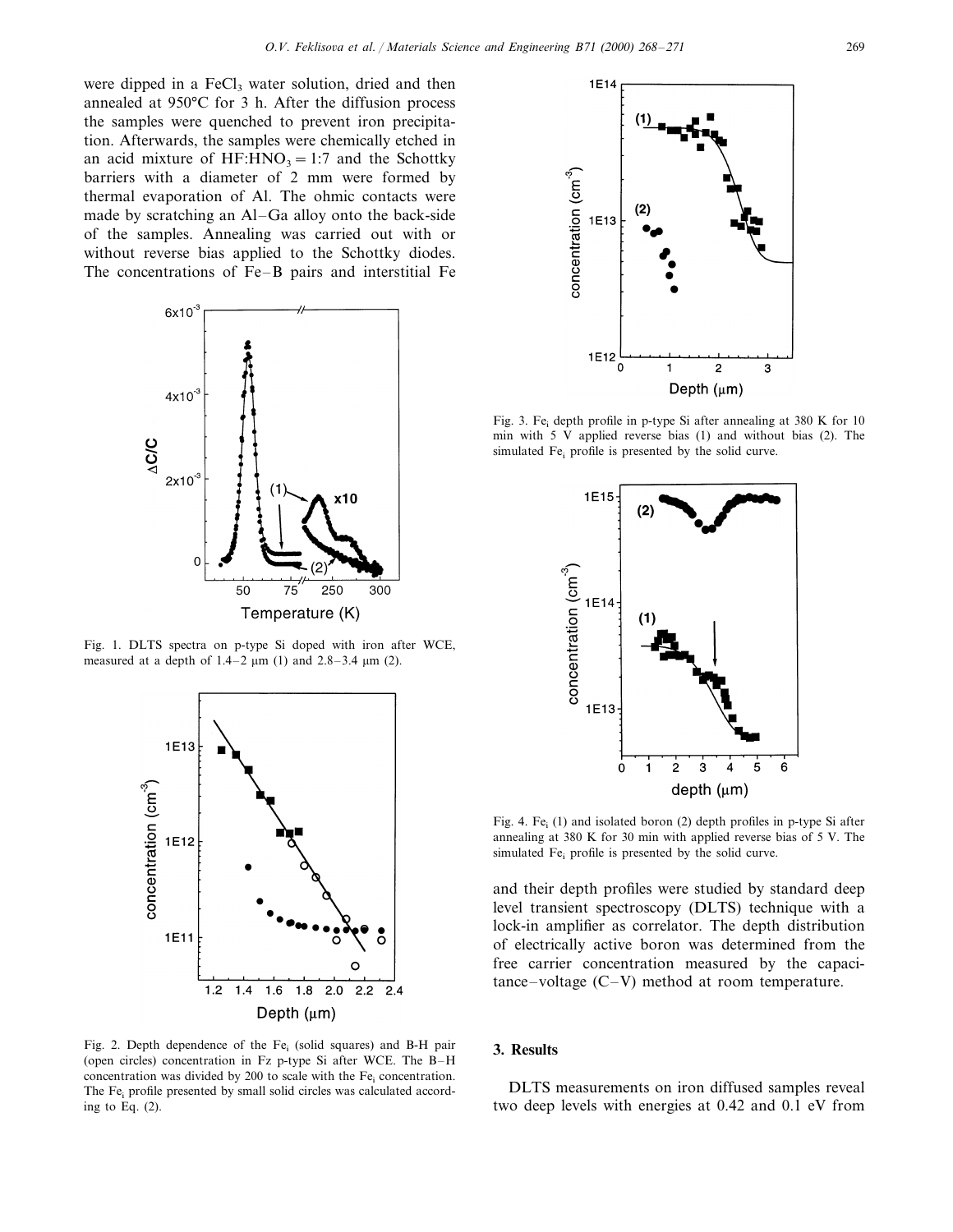the valence band. The first level is the interstitial iron  $Fe<sub>i</sub>$  level and the second one originates from  $Fe-B$  pairs [1]. The concentration of electrically active iron measured as a sum of interstitial Fe<sub>i</sub> and Fe–B pair concentrations is  $\sim 10^{14}$  cm<sup>-3</sup>. The Fe<sub>i</sub> concentration was found to decrease during room temperature storage with a rate of  $\sim 4 \times 10^{-5}$  s<sup>-1</sup>. The same behavior was observed earlier [9] and could be associated with the Fe–B pair formation. After a few days storage at room temperature the concentration of interstitial iron decreased to a negligible value. Subsequent chemical etching of these samples led again to the appearance of interstitial iron in the samples. The  $Fe<sub>i</sub>$  peak is observed only close to the surface (Fig. 1, curve 1) and is undetectable in deeper regions (curve 2). The concentration of interstitial iron after chemical etching is always lower than that of Fe–B pairs (30 times lower in the spectrum presented in Fig. 1) and differs from sample to sample in a wide range. The depth profile of interstitial iron after wet chemical etching is presented in Fig. 2. The profile is given by

$$
[\mathrm{Fe}_{\mathrm{i}}(x)] \sim \exp(-x/x_0)
$$

with  $x_0 = 0.18$  µm. In the same figure the profile of the boron–hydrogen pairs is included, their concentration had to be reduced however by a factor of 200 to allow a direct comparison. The concentration of the boron– hydrogen pairs was obtained from  $[B-H]=[B_{bulk}] [B(x)]$ , where  $[B_{\text{bulk}}]$  is the boron concentration far from the etched surface and  $[B(x)]$  the concentration of electrically active boron at depth *x*, measured by the C–V method. Both profiles show the same characteristic length  $x_0$  but the Fe<sub>i</sub> concentration is about 200 times lower than that of [B–H].

After reverse bias annealing (RBA) at 380 K the Fe<sub>i</sub> profile forms a plateau in the depletion region and decays in the bulk to a constant concentration of  $\sim 5 \times 10^{12}$  cm<sup>-3</sup> (Fig. 3, curve 1). The width of the plateau depends on the bias and correlates with the depletion layer width. For comparison, the  $Fe<sub>i</sub>$  profile is given after annealing under the same conditions but without bias. The decay of the  $Fe<sub>i</sub>$  profile under both annealing conditions is similar and seems to follow a simple diffusion process. The boron concentration after an RBA treatment increases inside the depletion region due to the dissociation of B–H pairs and the drift of hydrogen to the edge of the depletion region. With an increase in annealing time the boron concentration reaches its bulk value. As a result, the hydrogen concentration increases near the edge of the depletion region and leads there to a decrease of the isolated boron concentration (Fig. 4). In some samples with a higher hydrogen concentration (revealed by the deeper minimum in the free carrier concentration at the edge of depletion region) a small peak in the  $Fe<sub>i</sub>$  concentration was observed, at a position which correlates with

the minimum in the electrically active boron concentration (indicated in Fig. 4 by the arrow).

# **4. Discussion**

The Fe–B pairs break up under electron injection, illumination or heating [2,9] and lead to an increase in the Fe<sub>i</sub> concentration. Reference samples were prepared to study the possible effect of sample heating or illumination during contact preparation. After etching the samples were stored for a few days at room temperature. Afterwards, the contacts were prepared and no interstitial iron in noticeable concentrations could be observed. The results indicate that the chemical etching itself is responsible for an appearance of interstitial iron and the storage at room temperature leads to a decrease of its concentration.

Interstitial iron  $Fe<sub>i</sub>$  could be created during WCE at the surface due to some surface contamination or could be introduced from the contaminated etchant. The distribution of Fe inside the sample can be estimated from the diffusion equation with a moving boundary (due to the chemical etching) [10,11]. The Fe distribution reaches a stationary distribution after a few minutes of etching which can be described as  $[Fe_i] = A \exp(-x)$  $L_{\text{eff}}$ ), with

$$
\frac{1}{L_{\text{eff}}} = \sqrt{\frac{1}{D_{\text{Fe}}\tau} + \left(\frac{V}{2D_{\text{Fe}}}\right)^2} + \frac{V}{2D_{\text{Fe}}}
$$
(1)

where  $D_{\text{Fe}}$  (cm<sup>2</sup>/s) = 1.3 × 10<sup>-3</sup> exp( – 0.68/*kT*) [1] is the iron diffusivity,  $\tau$  the lifetime in s determined by iron trapping,  $V$  (cm/s) is the etching velocity (at 300 K) and  $\approx$  3 µm/min). Even if iron trapping is neglected  $(1/\tau=0)$ , *L*<sub>eff</sub> would be  $1\times 10^{-5}$  µm, several orders of magnitude smaller than the experimentally obtained value of  $0.18 \mu m$ .

In our experiments the  $Fe<sub>i</sub>$  distribution correlates well with that of the B–H pairs (Fig. 2). Hydrogen is known to be introduced from the acid mixture [12,13] and its depth distribution in p-type Si can be easily monitored by the measurement of the B–H depth profile. The concentration of the B–H pairs is directly proportional to that of hydrogen. The direct correlation between  $Fe<sub>i</sub>$ and B–H pairs gives evidence that the appearance of  $Fe<sub>i</sub>$  is associated with hydrogen. Hydrogen seems to stimulate the dissociation of iron related complexes. The results indicate that only one hydrogen atom is participating in the dissociation reaction which creates one  $Fe<sub>i</sub>$ . The most trivial example of such reactions is the indirect influence of hydrogen on the Fe–B pair dissociation via the formation of H–B pairs. The equilibrium Fe<sub>i</sub> concentration pro cm<sup>-3</sup> is described by [9]

$$
[Fe_i] = 10^{23} ([Fe-B]/[B]) \exp(-0.65 \text{ eV}/kT)
$$
 (2)